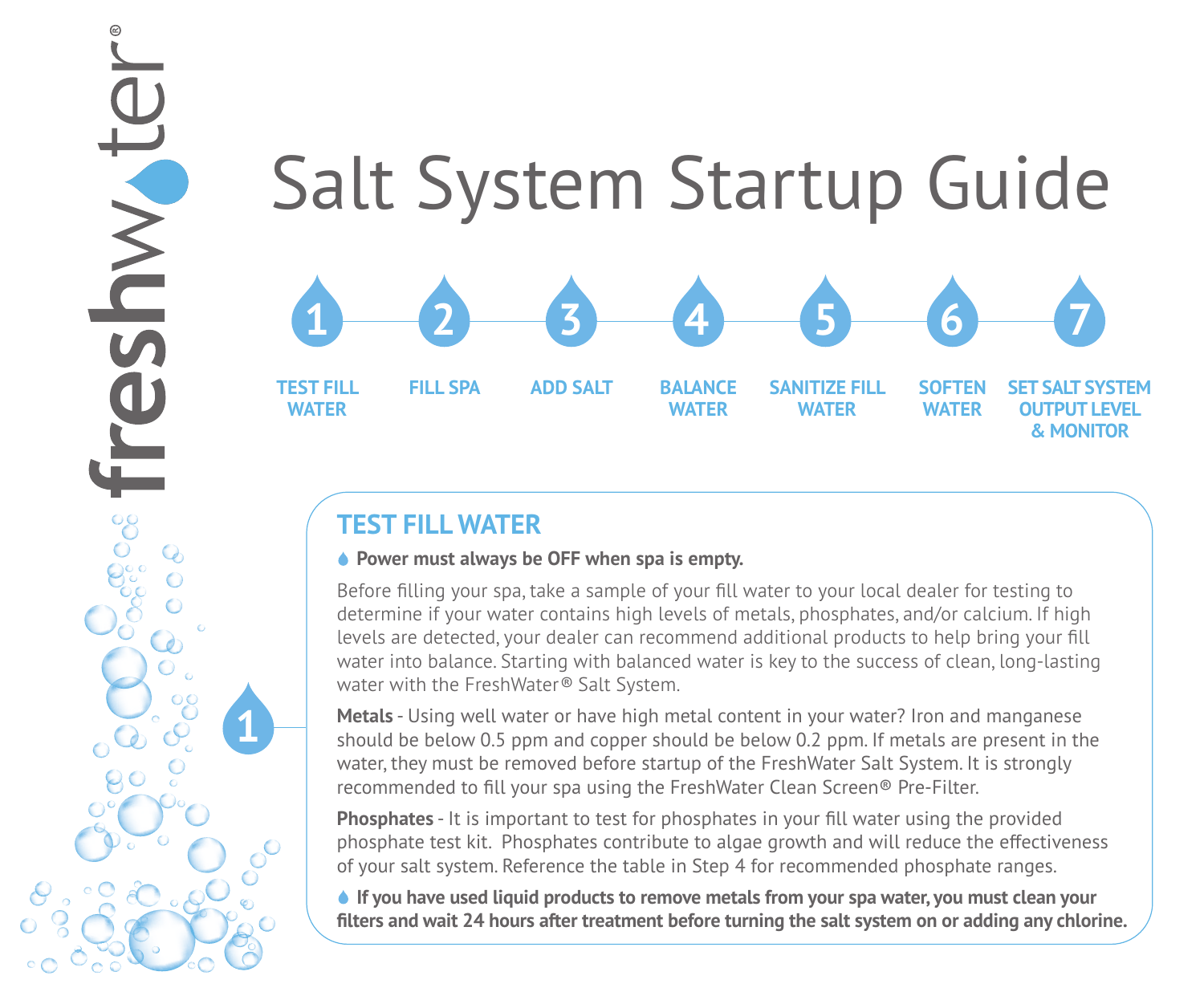# **FILL SPA**

Before adding water, remove plug and insert your salt system cartridge. Using your garden hose, fill your spa through the filter compartment until the water level reaches one inch (2.5 cm) above the highest jet.

 **If your fill water contains high levels of metal or calcium, use the FreshWater® Clean Screen® Pre-Filter and/or On The Go® as required.** 



Once the spa is filled with water, turn the power on (see spa Owner's Manual for specific instructions based on the voltage of your hot tub). Set the temperature to your desired level (at least 95 degrees Fahrenheit) and turn off the salt system by setting the output level to zero (recommended). Check your jet systems by pushing the jets icon on the control panel home screen. When you've confirmed that the jets are fully operational, adjust your diverter valves to middle position and leave the jets on for adding salt.

 **It's normal for the water care icon on the control panel and diagnostic logo light (if equipped) to flash during this step if you choose not to turn your salt system off.** 

| <b>ADD SALT</b>                                                                                                                                                                                                     |     | <b>Spa Capacity</b> |                 | <b>Output</b>  |
|---------------------------------------------------------------------------------------------------------------------------------------------------------------------------------------------------------------------|-----|---------------------|-----------------|----------------|
| To find the correct water capacity of your spa model, check the chart                                                                                                                                               |     | Liters              | Cups            | <b>Setting</b> |
| in your spa Owner's Manual.                                                                                                                                                                                         | 200 | 760                 | $4\frac{1}{2}$  | Level 5        |
| Make sure spa jets are on before adding salt. To avoid over salting<br>the water, start out by adding half the recommended amount of salt<br>noted on the chart to the right, using the scoop provided in your kit. | 250 | 950                 | $5\frac{3}{4}$  | Level 5        |
|                                                                                                                                                                                                                     | 300 | 1.140               | 7               | Level 6        |
| Pour the salt into the filter compartment, one cup at a time, with<br>the jets running. Allow five minutes for the salt to dissolve.                                                                                |     | 1,330               | 8               | Level 6        |
| Use FreshWater Salt Test Strips to verify the salt level is around                                                                                                                                                  | 400 | 1.520               | $9\frac{1}{4}$  | Level 6        |
| 1,750 ppm. Continue to add salt, one cup at a time, as needed to                                                                                                                                                    | 450 | 1,710               | 10 <sub>4</sub> | Level 6        |
| reach the target level. Be careful to not exceed the recommended<br>target of 1,750 ppm.                                                                                                                            | 500 | 1.900               | 11 <sub>2</sub> | Level 7        |
|                                                                                                                                                                                                                     | 550 | 2.090               | 12 <sub>2</sub> | Level 7        |
|                                                                                                                                                                                                                     | 600 | 2.280               | 13 3/4          | Level 7        |

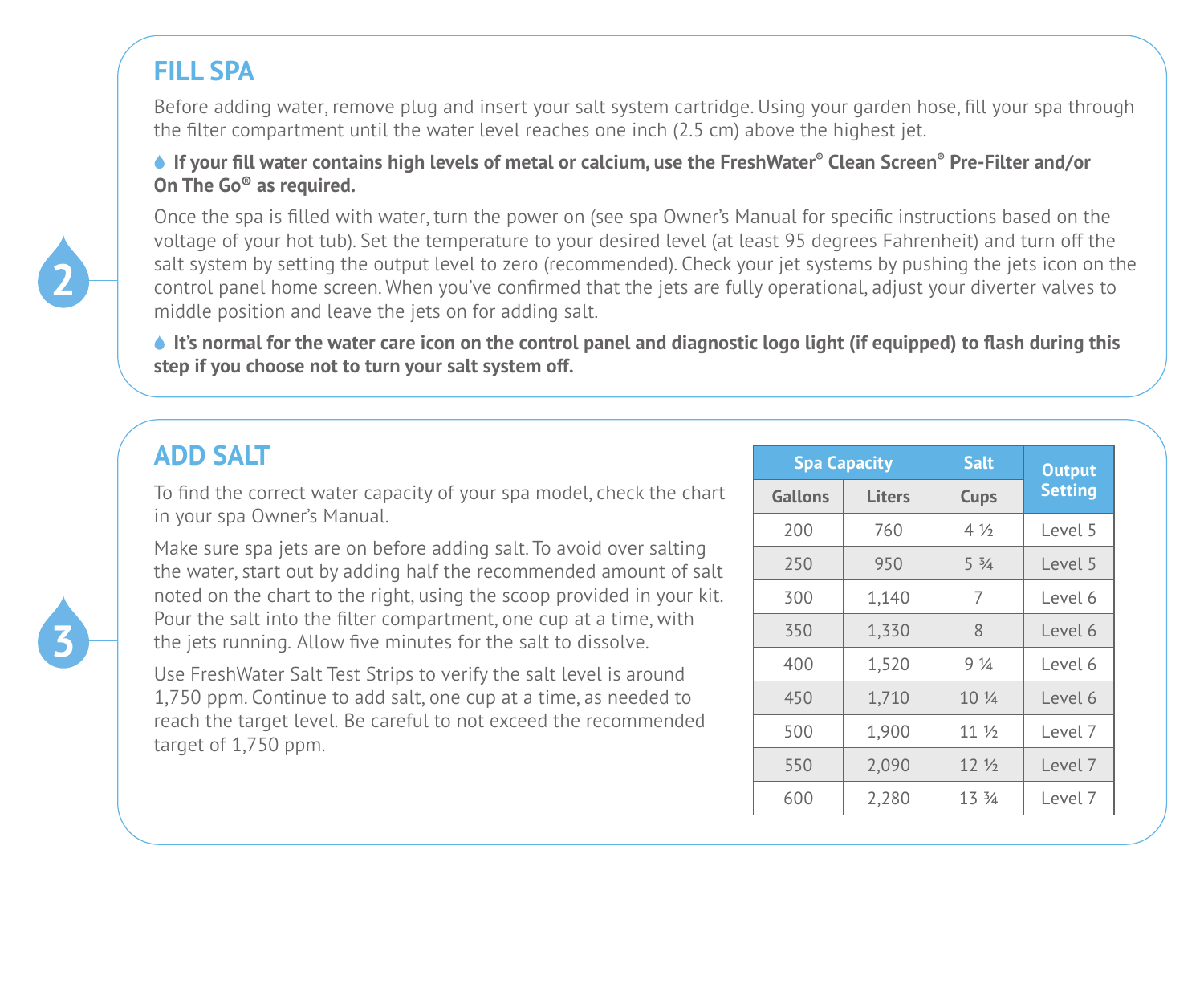# **BALANCE WATER**

Test your water using a FreshWater*®* test strip. Using the chart to the right, review pH and alkalinity levels to determine if your water is within the salt system's parameters and adjust as needed. Make note of the calcium hardness level as this will be addressed in Step 6. Refer to your spa Owner's Manual for detailed instructions on how to bring pH and alkalinity levels into balance. Once the water has been balanced, retest the water using the appropriate FreshWater test strip. Repeat the process until the water is balanced.

| <b>Salt System</b> |               | <b>OK Range</b> |                |  |
|--------------------|---------------|-----------------|----------------|--|
| <b>Paramaters</b>  | <b>Target</b> | <b>Minimum</b>  | <b>Maximum</b> |  |
| Salt               | 1,750 ppm     | 1,500 ppm       | 2,000 ppm      |  |
| Hardness           | 50 ppm        | 25 ppm          | 75 ppm         |  |
| Alkalinity         | 80 ppm        | 40 ppm          | 120 ppm        |  |
| рH                 | 7.4           | 7.2             | 7.8            |  |
| Chlorine           | 4 ppm         | 3 ppm           | 5 ppm          |  |
| Phosphates         | $< 150$ ppb   | $0$ ppb         | 300 ppb        |  |

# **SANITIZE FILL WATER**

With all jets on and the diverter valves turned to the middle position, add chlorine to the filter compartment (refer to the product label for instructions). Run jets for five minutes and measure the chlorine with a new FreshWater 5-Way Test Strip. Your target chlorine level is 5 ppm. If your level is less than 5 ppm repeat the chlorination process. Wait five minutes then test again. Repeat until the target level of 5 ppm is reached.

 **If using liquid chlorine - DO NOT USE splash-free or scented bleach of any kind.**

 **This chlorination step is very important for a successful startup. Skipping this step can prevent the system from establishing a chlorine residual.**

# **SOFTEN WATER**

## **↓** Include this step if you did not use a calcium remover during the fill process in Step 2.

Hard water can damage your hot tub equipment and may hinder the effectiveness of the salt system, so it's important to make sure your water is soft. Your target calcium level is 50 ppm. Use the following guidelines if your calcium hardness is over 75 ppm:

- **75-150 ppm Use the Vanishing Act<sup>®</sup> pillow provided in your start up kit (refer to Owner's Manual for instructions)**
- **150-300 ppm Use the Vanishing Act XL or an On The Go® portable water softener (available at your local dealer)**
- **Over 300 ppm Use an On The Go portable water softener during fill process**

After 24 hours, test spa water with a FreshWater 5-Way Test Strip. If calcium hardness level still reads above 75 ppm, repeat the process until you get close to 50 ppm. Discard Vanishing Act in your normal trash after recommended amount of time and before continuing to next step.



**5**

**4**